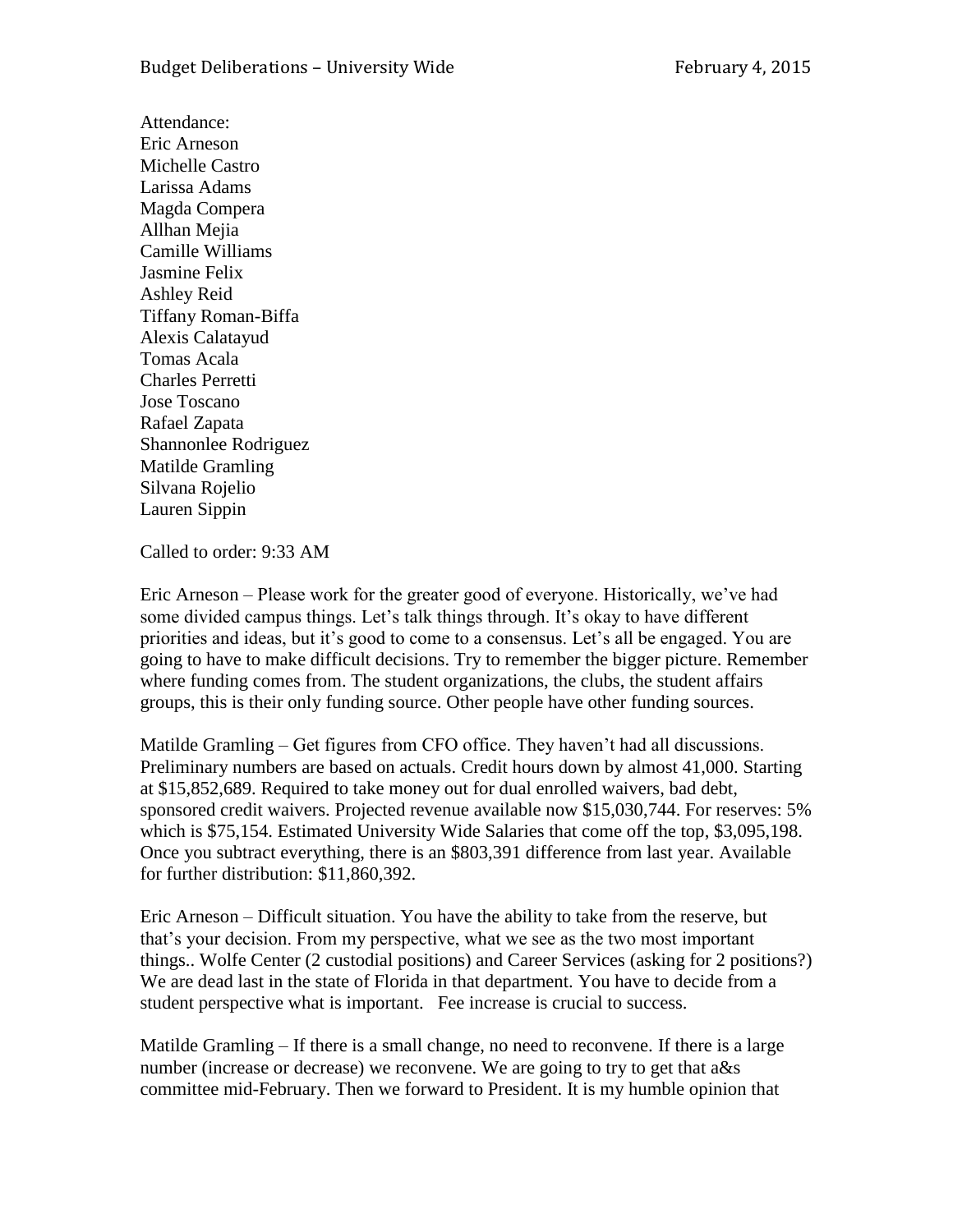things meet three criteria's. If those performance metrics aren't met, then the university is cutting ore money.

Alexis – Begin and if we feel we reach a point that we have to reach additional funding then we cross that bridge when we get there.

Jasmine – Let's just start from the top, let's see what we're not funding. We know we can't increase, we have to take. Right now we are at a deficit.

Tomas – I would let's start from where we want to cut?

Charles – Suggestion, move to vote line by line

Rafael – Maybe take a few minutes to talk about priorities

Charles – Move 10 minute suspension of the rules for an informal discussion

So moved. RECESS!

Back: 10:45 AM

Charles – 5% cut from everyone? EXEMPT: BMI, Orgsync, Student Handbook, WUC, career services. So moved. Move that at lunch we get a re-print of sheets.

Lauren – Yes

Tomas – Motion to discuss requests for honors college. Recommend 0 funding. Motion passed. Vote 9-0.

Jasmine – Move to open discussion on Athletics. Athletics is not a part of student affairs, they have their own revenue. Proposed \$0.

Charles – I agree. Maybe we can come back to later if we find that we are in a place of equity.

Alexis – I think we can go forth of half of what they need, ask them to match? To it's full extent? I don't think they need all of it.

Jasmine – I'm going to disagree. We don't have money to give. Giving to the mascot over a position or an organization. If we fund it one time, we are always expected to fund it. It's not that I'm being mean. Everything has a need, I think we need to ask ourselves who should be paying for that need.

Tomas – If we end up finding that we are in a surplus, we can potentially re-visit. So why don't we table it for now? We know where it'll end up?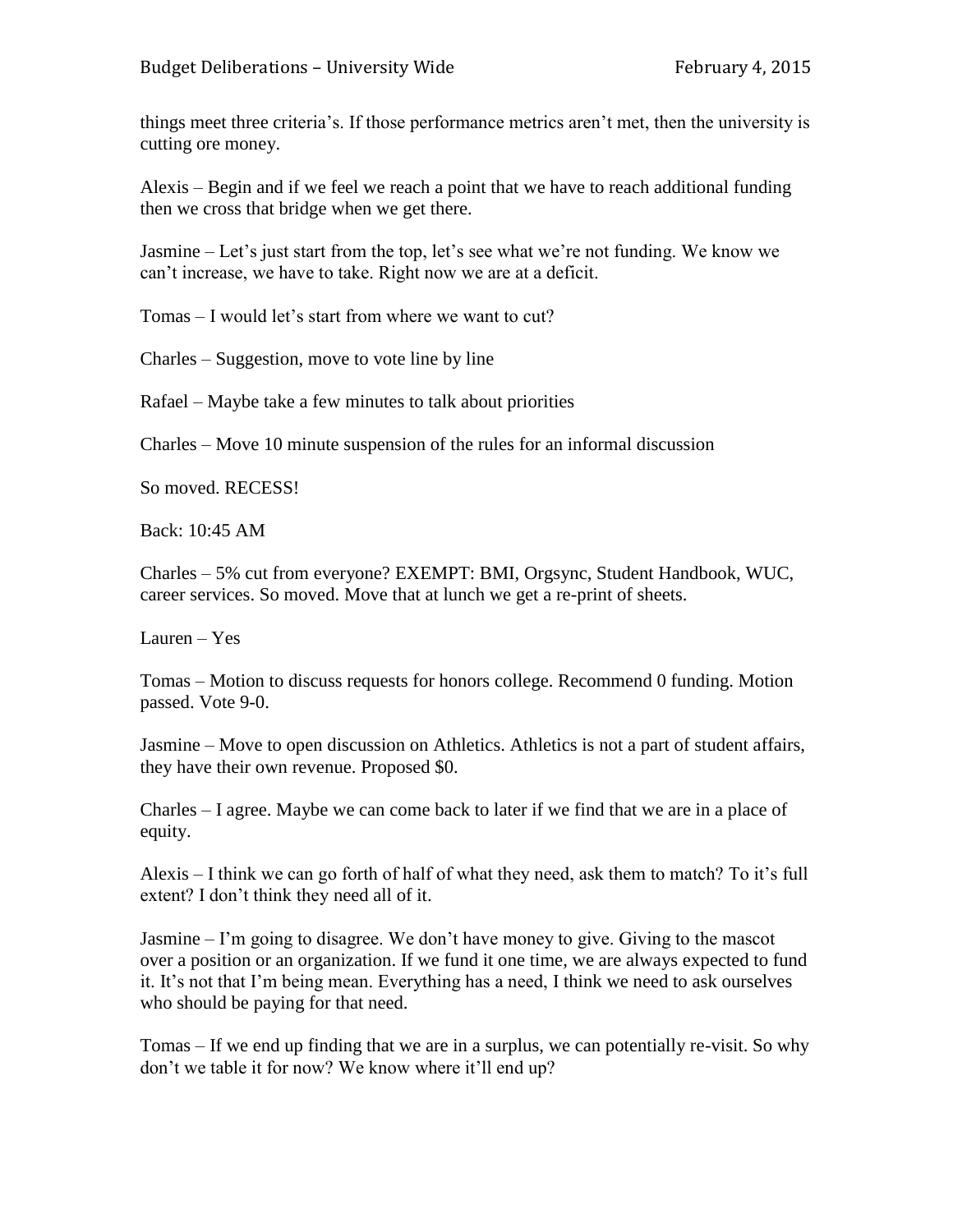Matilde – Make a decision, pass/fail. We will make a note to go back to it before we vote as a full.

Discussion ends. We move into voting.

Jasmine – I vote to move to allocate \$0. Second. Vote passed 9-0.

Tomas – Move to consider marching band. Motion to allocate \$0. Second. Vote passed 9-  $\Omega$ .

Alexis – Starred for re-consideration later.

Alexis – I move to vote on SAGA. Tiffany – Second.

Jasmine – Are you voting to move or discuss?

Tomas – Move to discuss 2 minutes. Passed.

Tomas – Move to allocate 4,500 to SAGA. Alexis seconds. Have four priorities, I do think that they are in line with most if not all of the metrics. We are their only source of funding. We would need to exclude from 5% and give them \$500.

Jasmine – I think it may be better to wait to cut.

Jose – Student, this is a small fish in the big ocean. You cannot take 10 minutes on \$500. Either cut or do 5% and next.

Rafael – everything is important. The second you start changing your mind. Everyone is gonna feel the 5% cut. It's your decision, but if you make exceptions, you're opening it up.

Jasmine – I think we should stick to the 5%.

Charles – Move to end discussion and to vote. Allhan second.

Maltidle – Let me cut those 5% and see how much you have left.

Allhan – move to five minute recess.

Charles – With 5% cut, the number of allocations is \$8,622,408.90. This includes the previous cuts we made earlier today. This also means campus specific would be BBC: 841,854. Difference of 158,685.

Jasmine – Move to discuss homecoming. 2 minutes. I want to know how much was taken off with 5% deduction.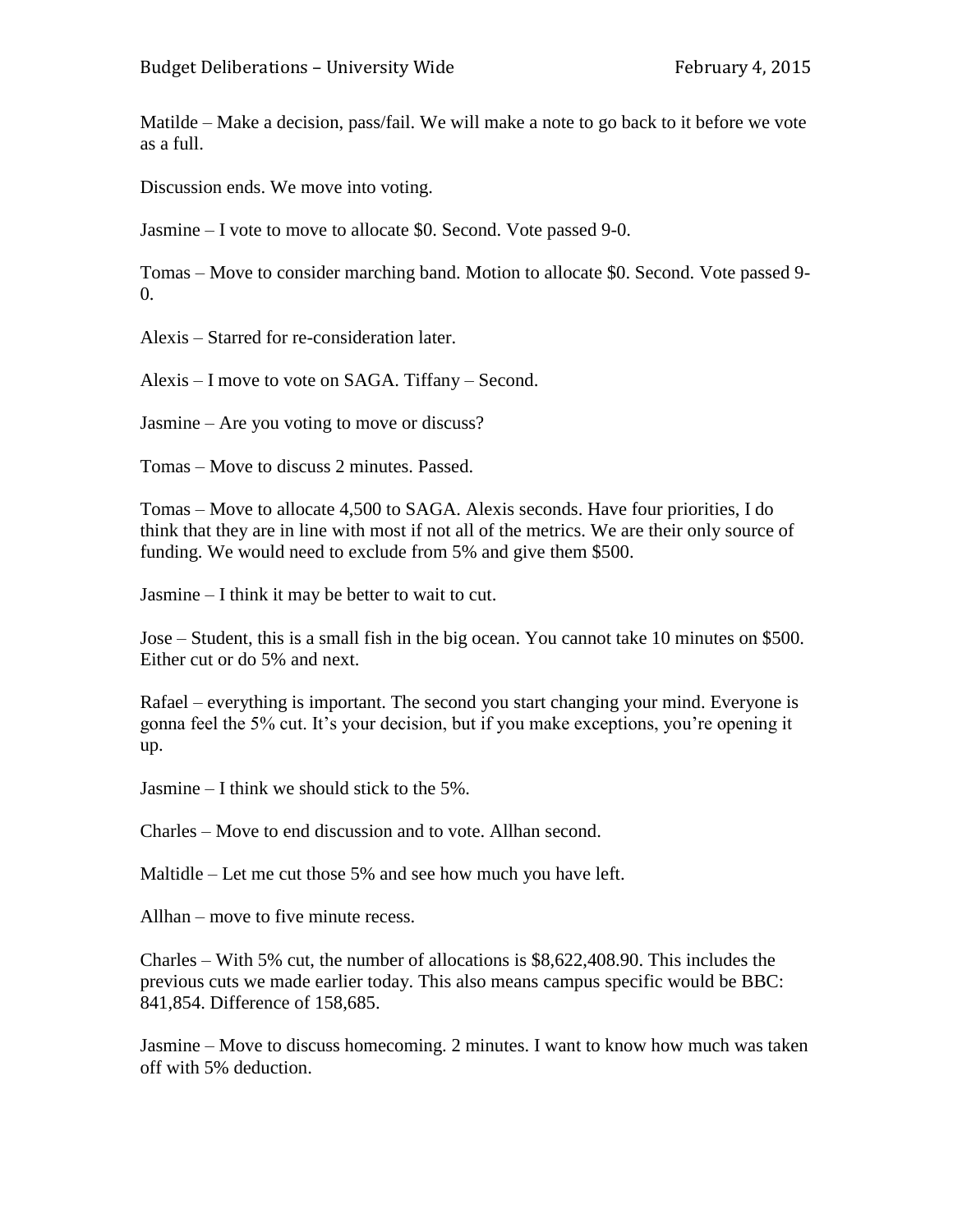Charles – can we suggest to re-print with 5% on the page so it's easier?

Matilde – Yes.

Alexis – the number is  $522,500$ . LY –  $550,000$ .

Charles – 5 minute discussion.

Jasmine – We might have to take away WUC and career services. I know we freezed that. That's like 1 million that could be used somewhere else. 800,000 does not cover enough for us to function.

Charles – ignition thinking is that the distance between those two for the water and the career services is that we were going to have a discussion about reserves, these priorities can come out of there. If we wanted to re-open either of those two. I agree that we can do that. If there is a place for reserve it would be those two.

Rafael – if you want to get back to exact number, we have to tap reserves of 800,000. NO permission to go over per Lundsford.

Jose – 5% was okay, but there is still an additional cut in order to facilitate grads and positions. Automatic 136,000 that we have to find in this list.

Conversation about where to take this money from.

Tomas – motion to extend discussion 5 minutes. I understand we need to find that money somewhere. I think instead of across the board, we need to have a subjective notion.

Jasmine – They would be the intentity, I would think Homecoming would be the best option. We have a printout that their accounts excess 30,000.

Michelle – Final invoices have not gone through. 30,000 is not a true indiciation. Things are still pending. So, they are actually at \$0.

Jasmine – I think they get an excessive amount. I think they know that if we don't use all of it, they're gonna get eventually cut. People were getting a lot of giveaways. Not that we don't like them.

Charles – Two things. We don't understand there's padding in some places. I personally won't argue about HC. I think some people need to be more dilliegent. Recommendation was to decrease \$30,000?

Jasmine – Yes.

Alexis – Are we cutting from the already cut 5%? I move to decrease 10,000 from the 520 number. Tomas Second.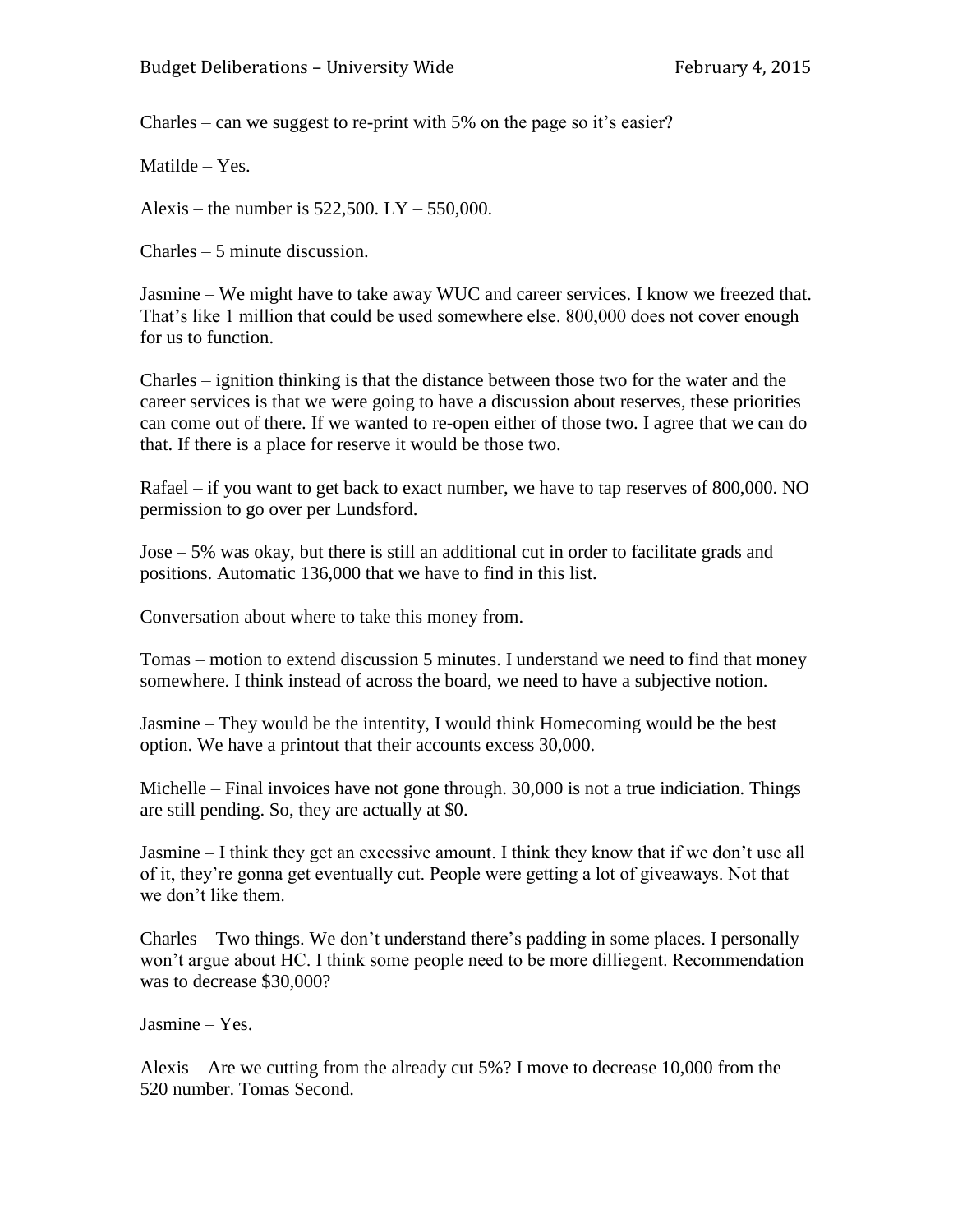Matilde – Be specific on numbers. Its my understanding that you are proposing to cut homecoming an additional 10.

Allhan – no Camille – no Jasmine – no Ashley - no Tiffany – yes Alexis – yes Tomas – yes Charles – obstained Lauren – yes

4-4. Does not pass.

Alexis – 2 minute discussion. Jasmine second.

Alexis – We are uncomfortable with 30,000.

Jasmine – We are uncomfortable with 10,000.

Charles – I understand that the president is big on HC, but part of the issue we've seen is the quality of the acts is really contigent of where the money is being spent. Seemingly regardless of what students might actually want. They do things like student surveys.

Jasmine – extend 3 minutes. Tiffany – passes.

Charles – My concern is that instead of how to figure eout how to function well and best quality, that we have instead inflated their budget, they are basing decisions based on how much they are getting.

Alexis – I'm more comfortable with 40 to 45 rather than 50 or 60 thousand dollar cut.

Allhan – if you move to 510, it's the same thing we just voted on. 5% is 522,000. We were saying 60,000 you were saying 40,000. We said to agree 50,000.

Alexis – I don't want to go to 500,000. Why not 5,000. Alexis moved to

Matilde – major sore spot. You want BBC to get to a million? Is that an issue? Quick fix? If you need 133,000, we have 800,000 that we can do into the reserves. Why cant you take it from reserves? In case you wish too, in that case we have all day.

Rafael – Dollar exchange, every time you are cutting, its 3-1. This is a direct exchange.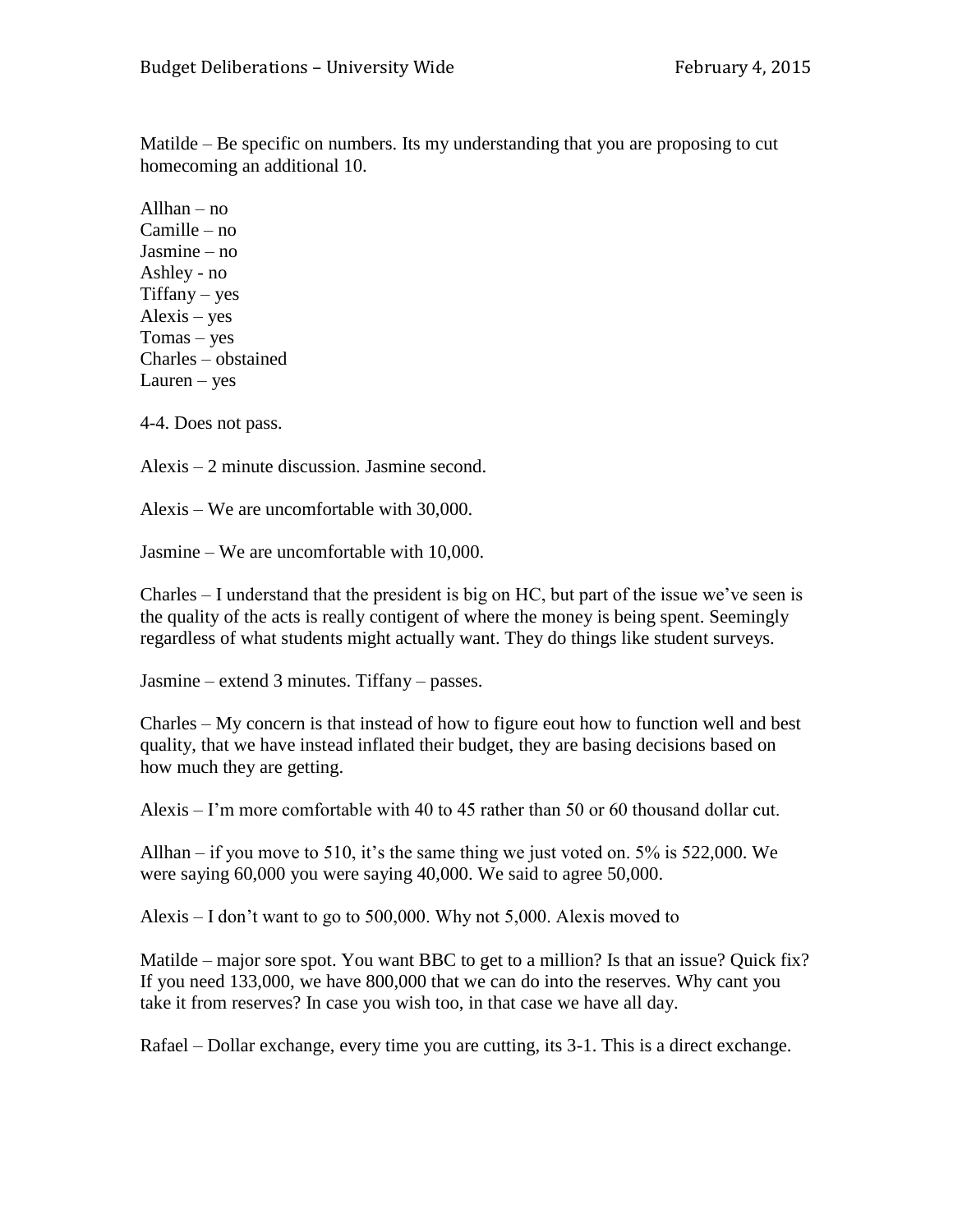Ashley – Reverce account. We don't know what can happen. If we can get funding from what's in front of us, it should be for desperate measures.

Charles – For whatever reason this issue of 136,000 is there. In order for that to go up, we need to go up 3 times that amount for mmc. My suggestion would be to take that 136,000 from reserve. Based on an a&s increase, we can re-consider.

Jasmine – we're going to have to go into reserves, for career services wuc, now bbc? Is that correct?

Allhan – the 136 is for the two gas and coordinator

Charles – 333,000 for what was outlined before.. so it would be 469,000 total for both.

Charles – I move to have committee vote to allocate 136,000 from ACBA for the purposes of funding two grad, a bbc sga coorindator. Roll call vote.

Vote passed 9-0. This move will only be finalized after president's signoff. 977,854. That is the new BBC total.

Lauren – move into voting on 500,000 for homecoming. No second.

Alexis – point of inquiry – can we look again at the 510 number now that BBC is funded from reserve?

Rafael – it's not gonna solve the problem of campus specific. Best route is reserve or you cut there but you still have to find in other places.

Allhan – Move to extend discussion. Camille second.

Alexis – Back to original question.

Allhan – asking repeating questions.

Tomas – I don't have a terrible amount of knowledge in revolution, but I know they have added events.

Charles – Tom  $& 1$  wanted to square away that the 5% has not been applied at the campus level. Gives us flexibility.

Lauren – discussion. Tiffany – second.

Tomas – with a decrease, you can tell in general, but you cant revisit?

Matilde – not that deliberation. You are correct.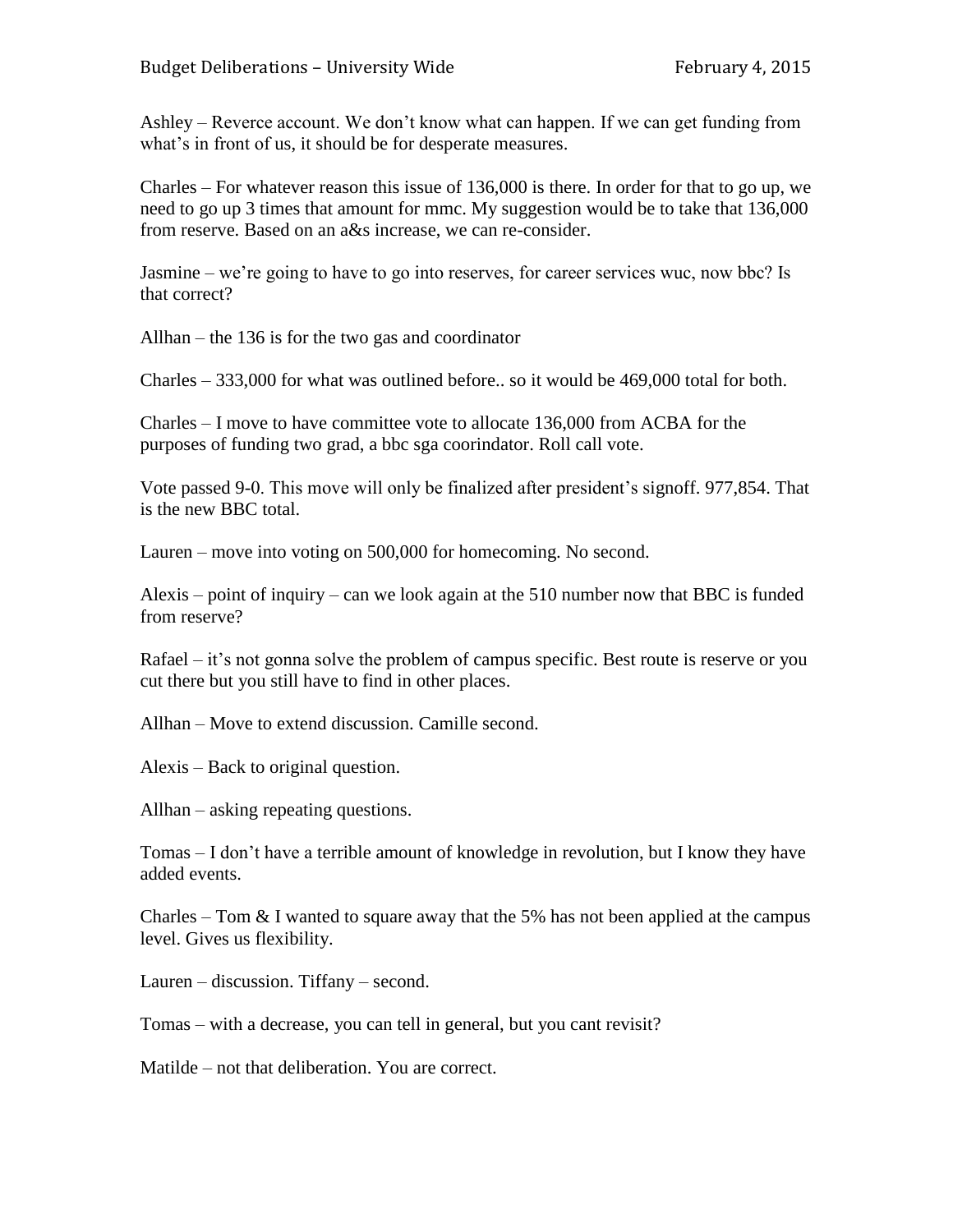Jasmine – We have bare bones.

Tomas – all the cuts come out of uwide budget?

Alexis – return back to original discussion point. What are your thoughts on 510.

Charles – 10 minute recess. PASSED.

Back in session.

Lauren – Are up to discuss homecoming number?

Alexis – I move for two minute discussion. Charles second. I would like to all get on the same page.

Charles – we were speaking outside and trying to get all our numbers together. We think 500,000 is reasonable for now. And then we can re-visit later.

Alexis – Okay. So to share, while you all were discussing, we spoke to a previous overall director and how this would have affected homecoming. This is a huge difference in the quality of the production that we see. it's an 8% at 510 vs 10% at 500.

Jasmine – I'm glad that you got her outlook. If you look at the numbers, how many people attend our events.

Lauren – two minute has elapsed.

Jasmine – extend 1 minute. Attendance rate and money don't correlate. Compare to UF. We are looking at qualities decling. 500 is nice. I yield.

Allhan – I move to 500,000 Camile second.

 $Alan - Yes$ Camille – Yes Jasmine – Yes Ashley - Yes Tiffany – No Alexis – No Tomas – Yes Charles – Yes Lauren – Yes

Vote passes 7-2. Homecoming will be allocated \$500,000.

Charles - Move to recess for lunch until 1:00pm. Tiffany second.